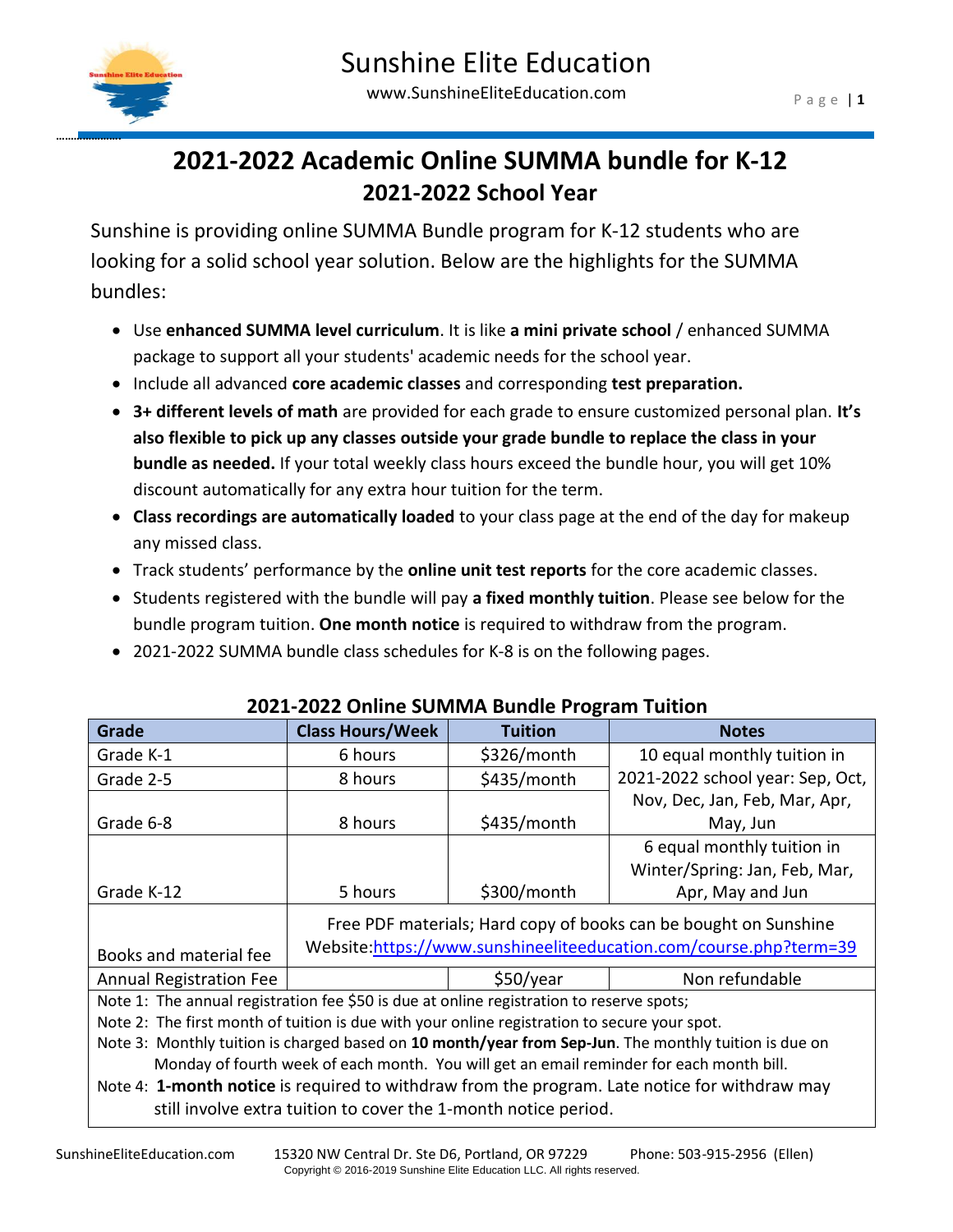

## **Grade K-12 Enhanced SUMMA Bundles Schedule 2022 Winter/Spring Term**

Sunshine has very well designed classes for K-12 students to enhance or advance their academic performance in math, science, reading and writing. We also provide standard tests and competition trainings such as SSAT/HSPT, SAT, MOEM/Math League, AMC 8/10/12/AIME/USAMO, MathCounts, ACSL Programming, F=MA and etc. Below are the online registration links for the classes in the SUMMA Bundle Program for each grade. You may also pick up any classes outside your grade. As long as the total weekly class hours are within the hours defined by the bundle you have registered for, the tuition will be fully covered by your fixed monthly tuition.

**Class Bundle Schedule & Online Registration link for Grade k-1:** [https://www.sunshineeliteeducation.com/course.php?term=50&grade\\_level=K-1](https://www.sunshineeliteeducation.com/course.php?term=50&grade_level=K-1) **Class Bundle Schedule & Online Registration link for Grade 2:** [https://www.sunshineeliteeducation.com/course.php?term=50&grade\\_level=2](https://www.sunshineeliteeducation.com/course.php?term=50&grade_level=2) **Class Bundle Schedule & Online Registration link for Grade 3:** [https://www.sunshineeliteeducation.com/course.php?term=50&grade\\_level=3](https://www.sunshineeliteeducation.com/course.php?term=50&grade_level=3) **Class Bundle Schedule & Online Registration link for Grade 4:** [https://www.sunshineeliteeducation.com/course.php?term=50&grade\\_level=4](https://www.sunshineeliteeducation.com/course.php?term=50&grade_level=4) **Class Bundle Schedule & Online Registration link for Grade 5:** [https://www.sunshineeliteeducation.com/course.php?term=50&grade\\_level=5](https://www.sunshineeliteeducation.com/course.php?term=50&grade_level=5) **Class Bundle Schedule & Online Registration link for Grade 6/7:** [https://www.sunshineeliteeducation.com/course.php?term=50&grade\\_level=6/7](https://www.sunshineeliteeducation.com/course.php?term=50&grade_level=6/7) **Class Bundle Schedule & Online Registration link for Grade 7/8:**

[https://www.sunshineeliteeducation.com/course.php?term=50&grade\\_level=7/8](https://www.sunshineeliteeducation.com/course.php?term=50&grade_level=7/8)

Sunshine is also providing a special 5-hour per week bundle for students in Grade K-12 which can be better fit in their busy schedule. Especially for high students, we have a lot essential classes to help high school students to be more academic success such as English Reading, Essay writing, AGS math, Geometry/Algebra 2, PreCalculus, AP Calculus, AP Physics, AP Biology, Honor/AP Chemistry and SAT test preparation. We also provide competition and preparation for AMC 10/12, AIME/USAMO, F=MA, and Computer Programming from AP Computer Science to ACSL and USACO. You may check the class schedule and details by the following link:

**Class Schedule & Online Registration link for Grade 9-12:**

[https://www.sunshineeliteeducation.com/course.php?term=50&&grade\\_level=high](https://www.sunshineeliteeducation.com/course.php?term=50&&grade_level=high)